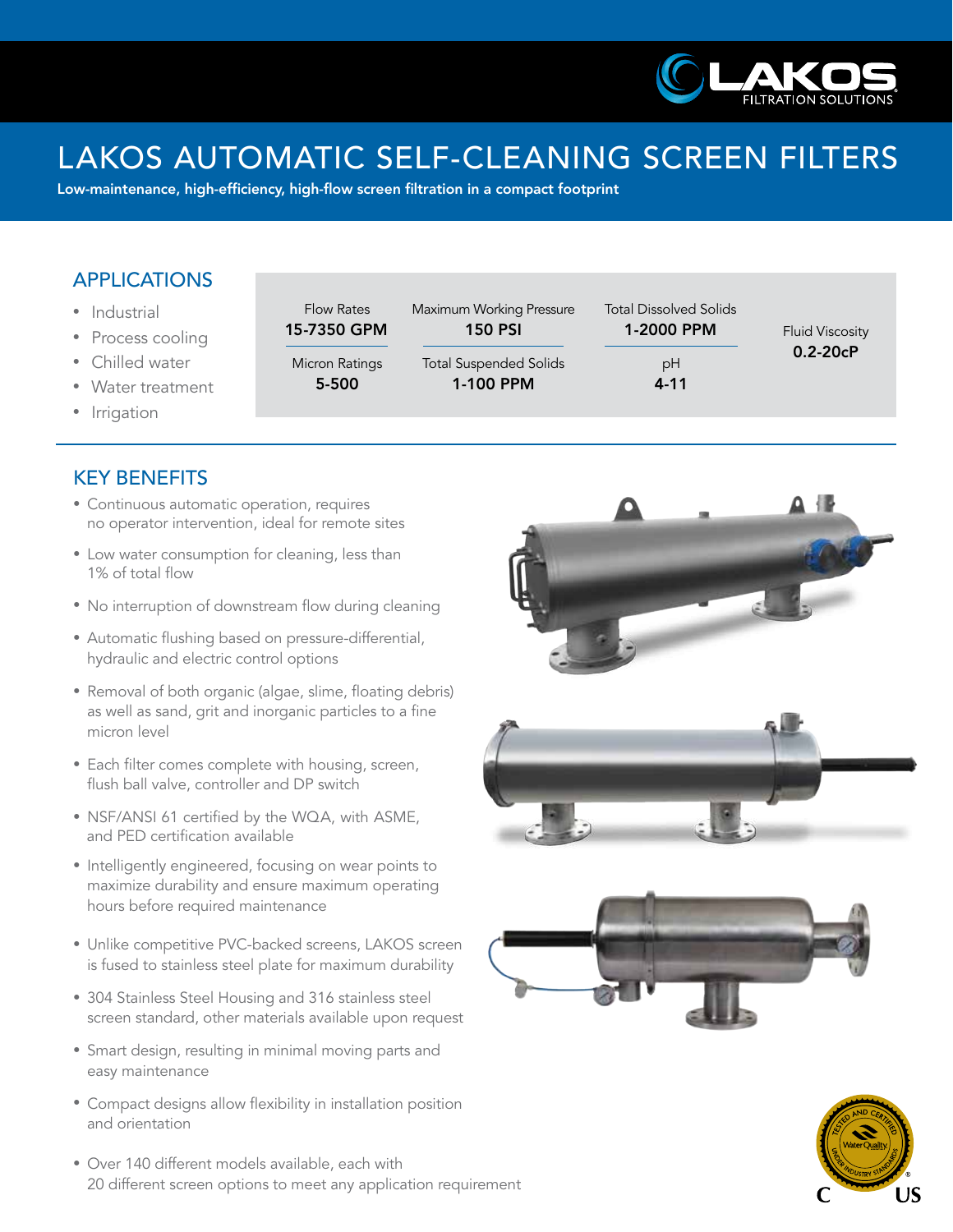

# HOW IT WORKS

The Lakos self-cleaning screen filter cleans itself during operation allowing continuous full flow.

The cylinder screen strains particles from a water source, trapping debris on the inside. As debris builds-up, a pressure differential between inlet pressure and outlet pressure develops. A controller monitors the pressure differential and actuates the cleaning mechanism when it senses the differential has reached the cleaning threshold (typically 5-7 PSI). Rapid flow through the internal cleaning apparatus vacuums debris from the screen and expels it. An entire cleaning takes 6-20 seconds, depending on model.

The backflush cycle does not require the entire system flow to stop and reverse, as is the case for many other types of filters. Instead, a point-of-suction backwash reverses flow across the screen only directly in front of suction nozzles. This allows the cleaning mechanism to scan and clean the screen incrementally without disrupting the main flow through the filter.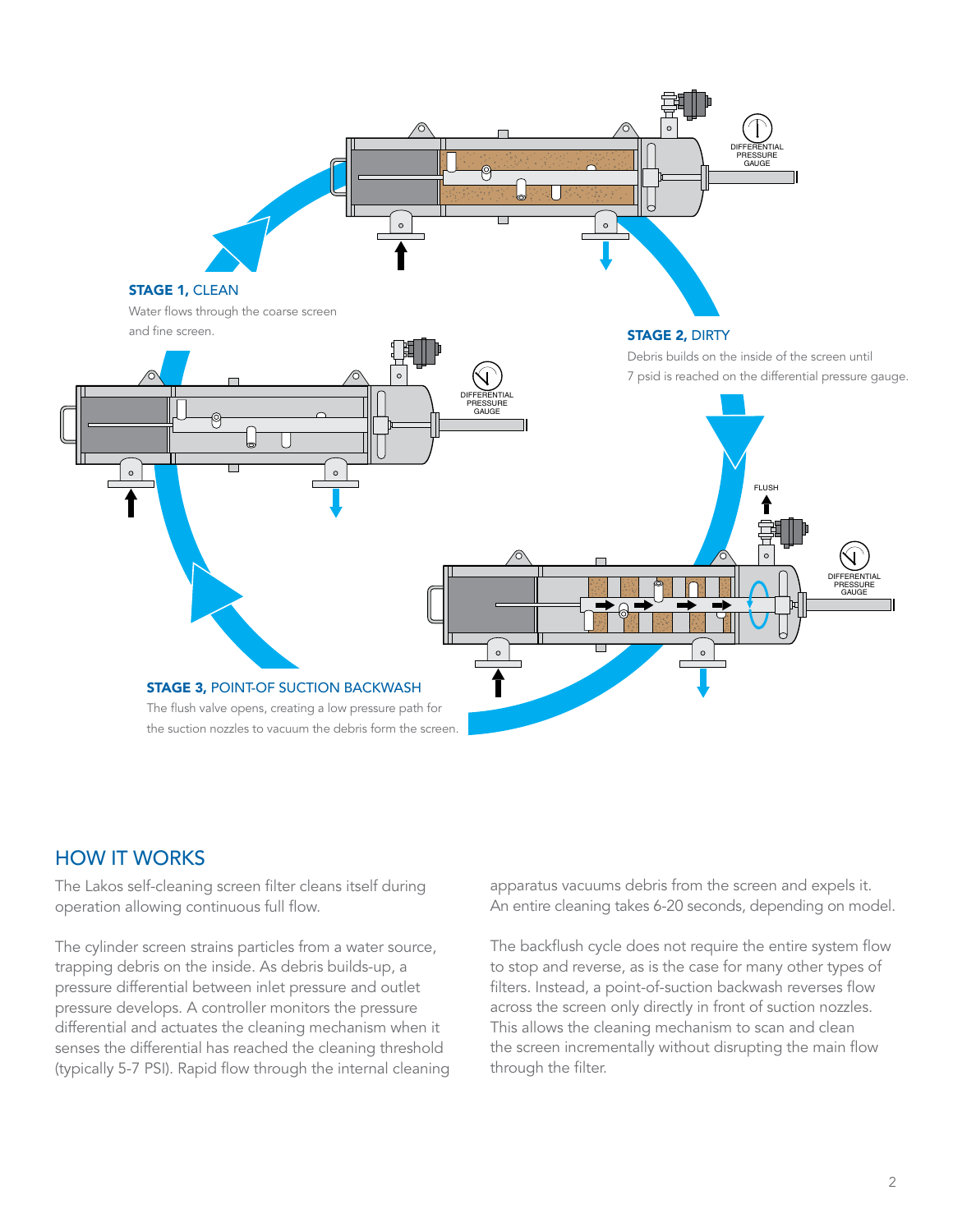

# PRECISION ENGINEERING AND ROBUST COMPONENT DESIGN

LAKOS Self Cleaning Screen Filters incorporate components designed for smooth integration and robust operating lifespans. The total design focuses on details

that simplify installation and service. Each unit offers simple access for routine maintenance.

# RIGOROUS EQUIPMENT TESTING

LAKOS Self Cleaning Screen Filters offer superior construction of typical wear parts. By subjecting equipment to the harshest environments, component designs are validated to assure long life. Test units are subjected to high pressure, high solids environments with water that contains abrasive particles such as sand and silica. The continuous

backwash test guarantees high performance and durability even during extreme conditions. The rigorous testing ensures LAKOS filters will not be adversely impacted by seasonal / periodic spikes in particle loading that might otherwise force the filter into high frequency cleaning.

# SCREEN OPTIONS

### SINTERED MESH ON PERFORATED METAL PLATE WEDGE WIRE WEDGE WIRE



- Degree of Filtration Options (Micron): 5, 10, 25, 50, 75, 100, 120, 150, 200, 300, 500
- Material: Standard 316L stainless. Screen is fused to stainless steel perforated plate for maximum durability. (Most competitive offerings use screen glued to PVC plastic frame)
- Particle Removal: 98-100% particle removal efficiency above the degree of filtration
- Flow Capacity: Maximize flow per square inch of screen area with sintered mesh





- Degree of Filtration Options (Micron): 25, 50, 75, 100, 120, 150, 200, 300, 500
- Material: Standard 316L stainless.
- Particle Removal: 98-100% particle removal efficiency above the degree of filtration. Great for removal of fibrous material including pulp and paper fibers, fibrous algae, fruit fiber in juice processing, etc.
- Bursting Pressure: Robust construction ideal for high pressure environments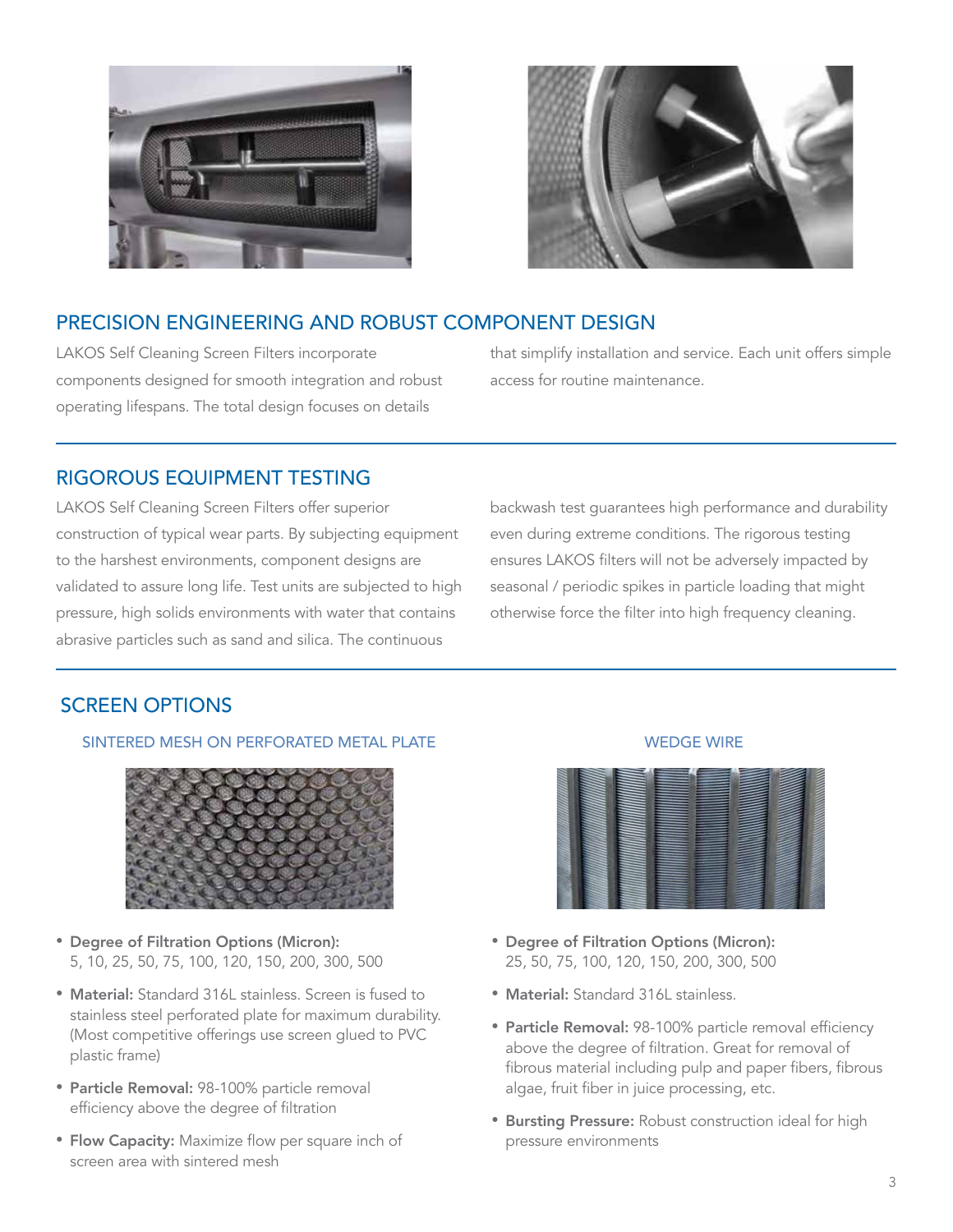# HOW TO SIZE AND SELECT A LAKOS AUTOMATIC SCREEN FILTER

### STEP#1 - DETERMINE DESIRED MICRON FILTRATION LEVEL

### Guidelines:

- City Water > 5 micron
- Ground/Well Water > 25 micron
- Seawater > 40 micron
- Cooling Tower Process water > 50 micron
- Lake/Pond Water > 75 micron
- River/Produced/Waste Water > 150 micron

– Typically you will use 1/3 of the micron rating of the downstream equipment.

### STEP#2 - DETERMINE CONTAMINATION LEVEL OF CURRENT WATER SOURCE (PPM)

Clean: 0 to 25 PPM Moderate: 26 to 70 PPM Dirty: 71 to 100 PPM

### STEP#3 - IDENTIFY FLOW PER AREA, DETERMINE SQUARE FEET OF SCREEN REQUIRED

Using information from step 1 and 2, determine flow per area from table.

### FLOW PER AREA (GPM PER SQUARE FEET)

| <b>Water</b><br>Quality | <b>PPM</b>      | 5u<br><b>GPM</b> | 10 <sub>µ</sub><br><b>GPM</b> | 25 <sub>µ</sub><br><b>GPM</b> | 50 <sub>µ</sub><br><b>GPM</b> | <b>75u</b><br><b>GPM</b> | $100\mu$<br><b>GPM</b> | 120 <sub>µ</sub><br><b>GPM</b> | 150 <sub>µ</sub><br><b>GPM</b> | 200 <sub>µ</sub><br><b>GPM</b> | 300 <sub>µ</sub><br><b>GPM</b> | 400 <sub>µ</sub><br><b>GPM</b> | 500u<br><b>GPM</b> |
|-------------------------|-----------------|------------------|-------------------------------|-------------------------------|-------------------------------|--------------------------|------------------------|--------------------------------|--------------------------------|--------------------------------|--------------------------------|--------------------------------|--------------------|
| Clean                   | $0$ to $25$ ppm | 30               | 40                            | 75                            | 150                           | 185                      | 220                    | 240                            | 255                            | 275                            | 300                            | 320                            | 350                |
| Moderate                | 26 to 70 ppm    | N/A              | N/A                           | N/A                           | 100                           | 150                      | 200                    | 210                            | 220                            | 240                            | 260                            | 275                            | 300                |
| Dirty                   | 71 to 100 ppm   | N/A              | N/A                           | N/A                           | N/A                           | 85                       | 100                    | 105                            | 110                            | 120                            | 130                            | 140                            | 150                |

Screen Area Required (Square Feet) = Required Total Flow (GPM)/Flow per Area (from table)

### STEP#4 - IDENTIFY DESIRED FILTER CONFIGURATION

- Use dual screen models where there is potential for large particles over 1/4" diameter
- Use hydraulic (H) model for applications with operating pressures greater than 40psi. If operating pressure is 20-40psi use the low-pressure electric (E) version instead.
- Heavy-duty models offer higher flows

### STEP#5 - SELECT FILTER MODEL FROM TABLE

- Identify model with equal or higher amount of square feet of screen
- Verify that model selected has a maximum flow higher than required total flow

### HOUSING PART NUMBER FORMAT SCREEN PART NUMBER FORMAT





S, W,: Sintered or Wedge Wire Screen Micron Body Size / Square Feet of Screen D, S, SM, C: Dual Filter, Single Filter, Single-Mini,, or Coarse Filter Housing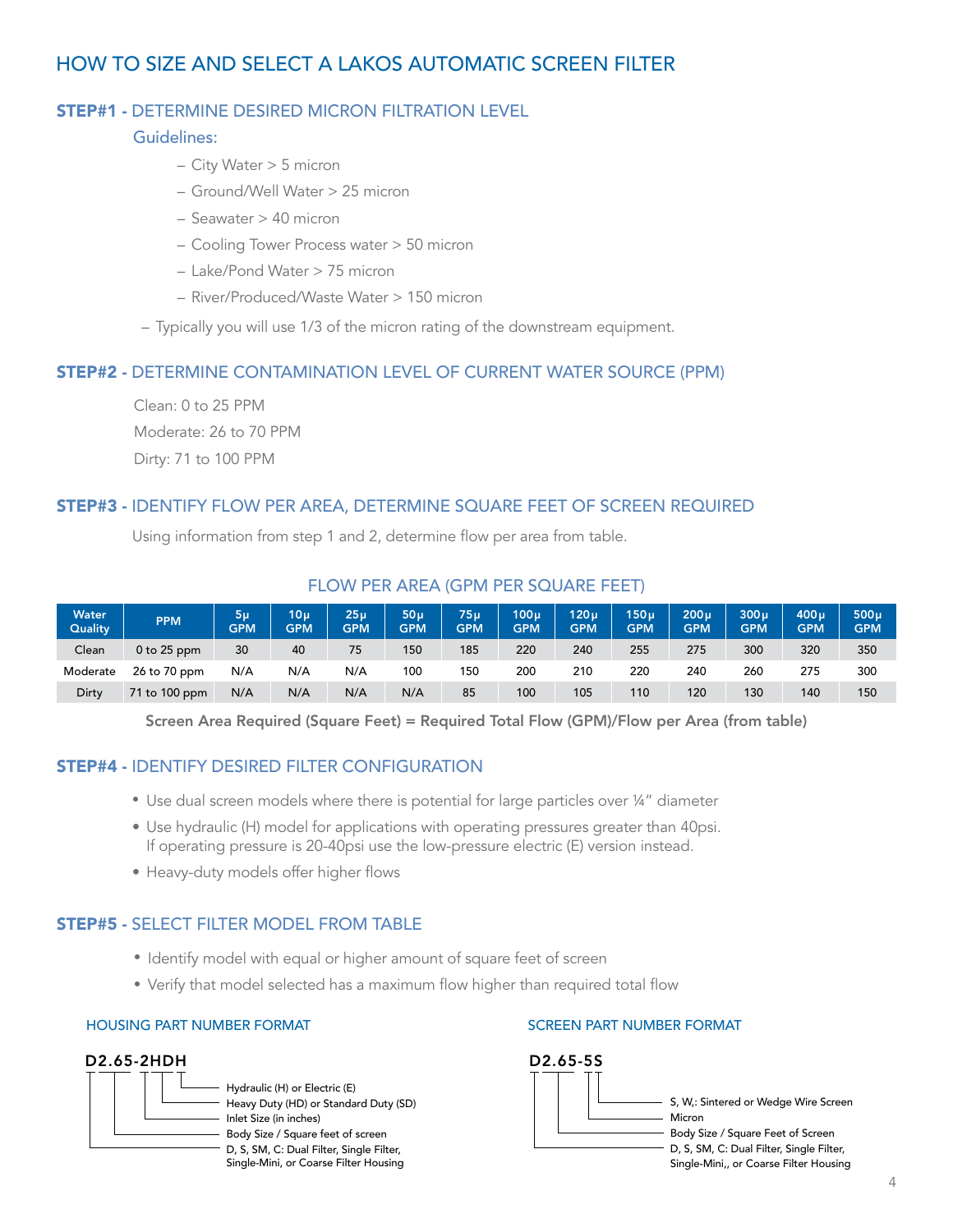

# DUAL SCREEN HEAVY DUTY - THE PREMIUM CHOICE FOR HIGH FLOWS

### FILTER CHARACTERISTICS

Flow Rate: 15 – 7,350 GPM Flush Cycle Duration: 6 – 20 seconds Flush Valve Size: Single 1" or 2" Screen Openings (micron): 5-500 Temperature: 33-150°F (Consult Factory for higher temps) Flush Volume: 2-50 gallons per backwash Working Pressure: 40 – 150 psi (hydraulic) 20-150 (electric) These premium filters include a two-stage filtering process. The coarse screen captures large debris. The fine screen purifies water to its designated quality. The body includes robust flanged connections.

### AVAILABLE CONFIGURATIONS

| Filter                   | Line           | <b>Maximum Flow</b> | <b>Screen</b>  | <b>Filter</b>        |
|--------------------------|----------------|---------------------|----------------|----------------------|
| <b>Model</b>             | Size (in.)     | Rate (gpm)          | Area $(ft^2)$  | Model                |
| SF-D2.65-2/HD/(E or H)   | $\overline{2}$ | 200                 | 2.65           | SF-D12.25-12/HD/(E o |
| SF-D2.65-3/HD/(E or H)   | 3              | 300                 | 2.65           | SF-D12.25-14/HD/(E o |
| SF-D2.65-4/HD/(E or H)   | 4              | 500                 | 2.65           | SF-D12.25-16/HD/(E o |
| SF-D2.65-6/HD/(E or H)   | 6              | 650                 | 2.65           | SF-D15.25-12/HD/(E o |
| SF-D5.25-4/HD/(E or H)   | 4              | 500                 | 5.25           | SF-D15.25-14/HD/(E o |
| SF-D5.25-6/HD/(E or H)   | 6              | 1000                | 5.25           | SF-D15.25-16/HD/(E o |
| SF-D5.25-8/HD/(E or H)   | 8              | 1400                | 5.25           | SF-D15.25-18/HD/(E o |
| SF-D7-4/HD/(E or H)      | 4              | 500                 | 7              | SF-D18-14/HD/(E or   |
| SF-D7-6/HD/(E or H)      | 6              | 1000                | $\overline{7}$ | SF-D18-16/HD/(E or   |
| SF-D7-8/HD/(E or H)      | 8              | 1700                | 7              | SF-D18-18/HD/(E or   |
| SF-D7-10/HD/(E or H)     | 10             | 1900                | $\overline{7}$ | SF-D18-20/HD/(E or   |
| SF-D9.25-4/HD/(E or H)   | 4              | 500                 | 9.25           | SF-D24.5-16/HD/(E or |
| SF-D9.25-6/HD/(E or H)   | 6              | 1000                | 9.25           | SF-D24.5-18/HD/(E or |
| SF-D9.25-8/HD/(E or H)   | 8              | 2000                | 9.25           | SF-D24.5-20/HD/(E or |
| SF-D9.25-10/HD/(E or H)  | 10             | 2000                | 9.25           | SF-D24.5-24/HD/(E or |
| SF-D9.25-12/HD/(E or H)  | 12             | 2700                | 9.25           | SF-D24.5-30/HD/(E or |
| SF-D12.25-10/HD/(E or H) | 10             | 2700                | 12.25          |                      |
|                          |                |                     |                |                      |

| <b>Filter</b>            | Line       | <b>Maximum Flow</b> | Screen       |
|--------------------------|------------|---------------------|--------------|
| <b>Model</b>             | Size (in.) | Rate (gpm)          | Area $(ft2)$ |
| SF-D12.25-12/HD/(E or H) | 12         | 3100                | 12.25        |
| SF-D12.25-14/HD/(E or H) | 14         | 3100                | 12.25        |
| SF-D12.25-16/HD/(E or H) | 16         | 3100                | 12.25        |
| SF-D15.25-12/HD/(E or H) | 12         | 3800                | 15.25        |
| SF-D15.25-14/HD/(E or H) | 14         | 3800                | 15.25        |
| SF-D15.25-16/HD/(E or H) | 16         | 3800                | 15.25        |
| SF-D15.25-18/HD/(E or H) | 18         | 3800                | 15.25        |
| SF-D18-14/HD/(E or H)    | 14         | 4500                | 18           |
| SF-D18-16/HD/(E or H)    | 16         | 4500                | 18           |
| SF-D18-18/HD/(E or H)    | 18         | 4500                | 18           |
| SF-D18-20/HD/(E or H)    | 20         | 4500                | 18           |
| SF-D24.5-16/HD/(E or H)  | 16         | 6125                | 24.5         |
| SF-D24.5-18/HD/(E or H)  | 18         | 6125                | 24.5         |
| SF-D24.5-20/HD/(E or H)  | 20         | 7350                | 24.5         |
| SF-D24.5-24/HD/(E or H)  | 24         | 7350                | 24.5         |
| SF-D24.5-30/HD/(E or H)  | 30         | 7350                | 24.5         |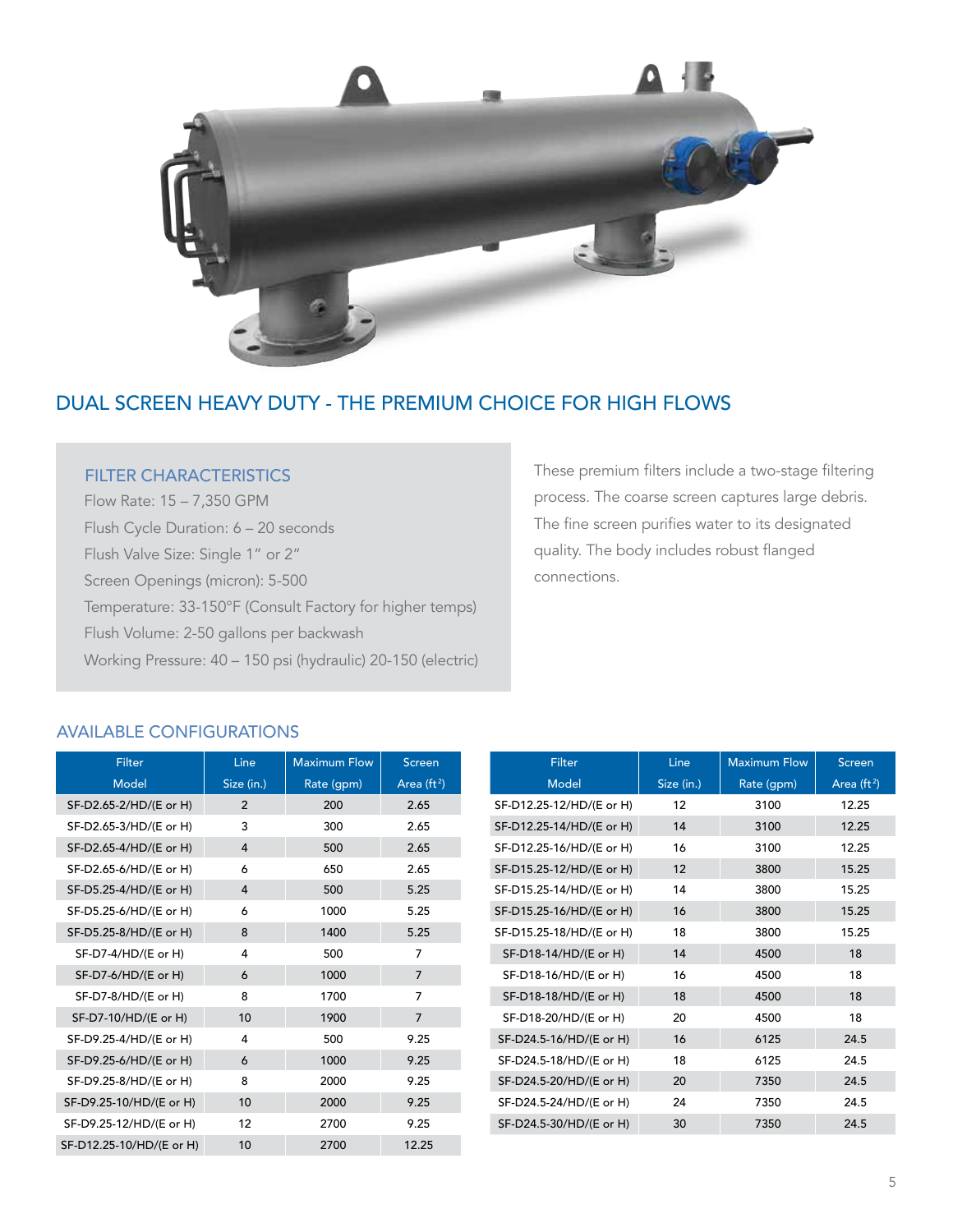

# DUAL SCREEN STANDARD DUTY

### FILTER CHARACTERISTICS

Flow Rate: 15 – 1,000 GPM Flush Cycle Duration: 4 – 10 seconds Flush Valve Size: Single 1" Screen Opening Micron: 5-500 Temperature: 33-150°F (Consult Factory for higher temps)

Flush Volume: 3 – 7 gallons per backwash

Working Pressure: 40 – 150 psi (hydraulic) 20-150 PSI (electric)

Dual-screen standard duty filter is more compact and lightweight alternative to the heavy-duty models. It also offers a first-stage coarse protection screen, and a second-stage fine screen. The body uses a clamp-style for easy access.

With a lower flow range, the units require only a single 1" flush valve. Flush volume is as little as 3 – 7 gallons per backwash, depending on the selected model.

### AVAILABLE CONFIGURATIONS

| Filter              | Line           | <b>Maximum Flow</b> | Screen        |
|---------------------|----------------|---------------------|---------------|
| Model               | Size (in.)     | Rate (gpm)          | Area $(ft^2)$ |
| SF-D1-2/SD/(E or H) | $\overline{2}$ | 200                 |               |
| SF-D1-3/SD/(E or H) | 3              | 200                 |               |
| SF-D2-2/SD/(E or H) | $\mathcal{P}$  | 200                 | 2             |
| SF-D2-3/SD/(E or H) | 3              | 300                 | 2             |
| SF-D2-4/SD/(E or H) | 4              | 400                 | $\mathcal{P}$ |
| SF-D3-2/SD/(E or H) | 2              | 200                 | 3             |
| SF-D3-3/SD/(E or H) | 3              | 300                 | 3             |
| SF-D3-4/SD/(E or H) | 4              | 500                 | 3             |
| SF-D3-6/SD/(E or H) | 6              | 600                 | 3             |

| Filter               | Line           | <b>Maximum Flow</b> | <b>Screen</b> |
|----------------------|----------------|---------------------|---------------|
| <b>Model</b>         | Size (in.)     | Rate (gpm)          | Area $(ft^2)$ |
| SF-D4-2/SD/(E or H)  | $\overline{2}$ | 200                 | 4             |
| SF-D4-3/SD/(E or H)  | 3              | 300                 | 4             |
| SF-D4-4/SD/(E or H)  | 4              | 500                 | 4             |
| SF-D4-6/SD/(E or H)  | 6              | 800                 | 4             |
| SF-D4-8/SD/(E or H)  | 8              | 800                 | 4             |
| SF-D5-2/SD/(E or H)  | $\mathfrak{p}$ | 200                 | 5             |
| SF-D5-3/SD/(E or H)  | 3              | 300                 | 5             |
| SF-D5-4/SD/(E or H)  | 4              | 500                 | 5             |
| SF-D5-6/SD/(E or H)  | 6              | 1000                | 5             |
| SF-D5-8/SD/(E or H)  | 8              | 1000                | 5             |
| SF-D5-10/SD/(E or H) | 10             | 1000                | 5             |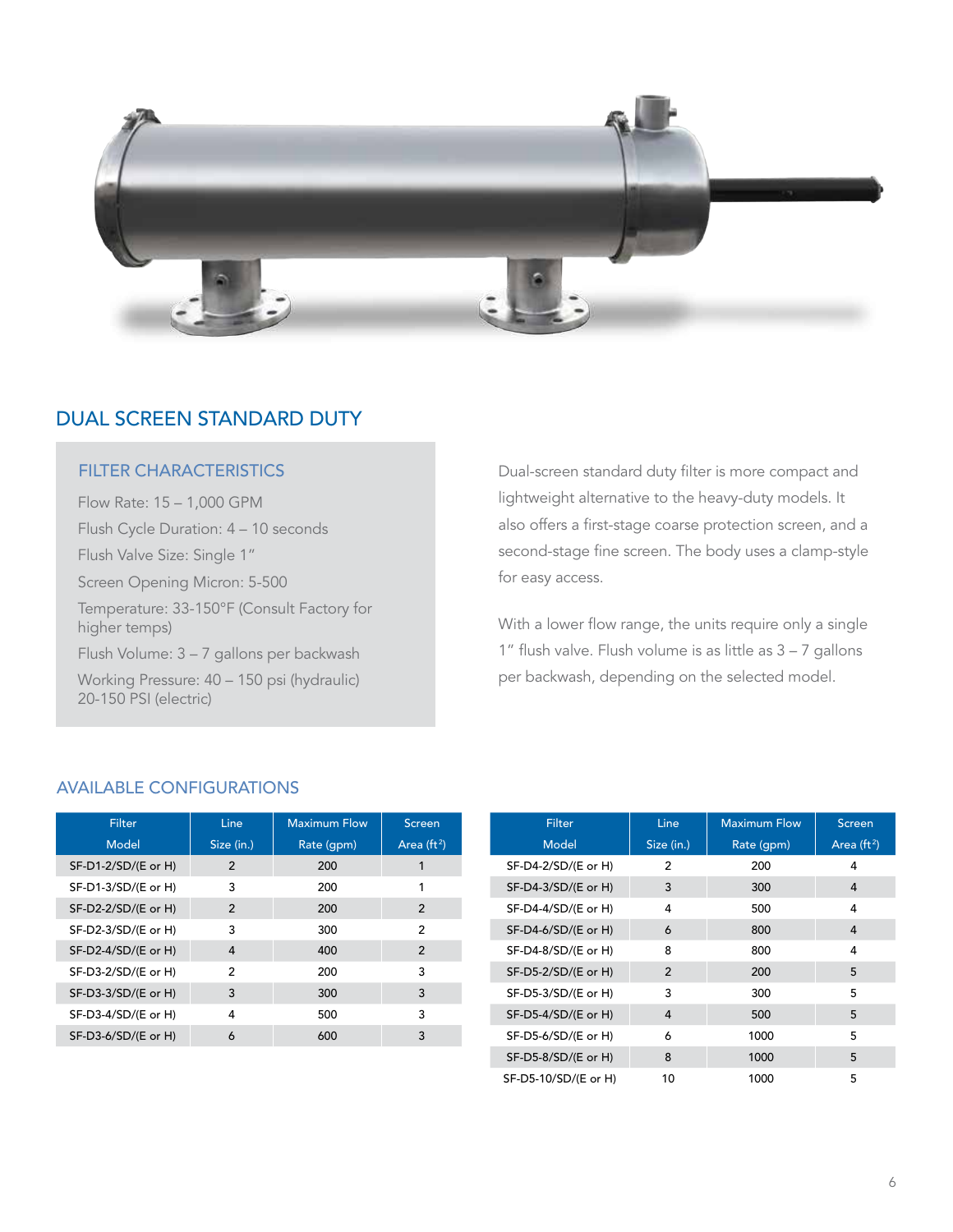

# SINGLE SCREEN, STANDARD DUTY

These compact self cleaning water filters have a right angle flange configuration that allows them to be used in small spaces. The single-screen design achieves specified water quality in one step. These are offered in hydraulic drive only. Single Screen SD Series water filters are ideal where large debris from the source water is not a concern.

### FILTER CHARACTERISTICS

Flow Rate: 15 – 1,600 GPM Flush Cycle Duration: 4 – 10 seconds Flush Valve Size: Single 1" or 1.5" Screen Opening (Microns): 5-500 Temperature: 33-150°F (Consult Factory for higher temps) Flush Volume: 1 – 8 gallons per backwash Working Pressure: 40 – 150 psi (hydraulic)

### AVAILABLE CONFIGURATIONS

| Filter              | <b>Line Size</b> | <b>Maximum Flow</b> | <b>Screen</b>  |
|---------------------|------------------|---------------------|----------------|
| <b>Model</b>        | Size (in.)       | Rate (gpm)          | Area $(ft2)$   |
| SF-S0.4-0.75/SD/H   | 0.75             | 50                  | .4             |
| SF-S0.4-1/SD/H      | 1                | 75                  | $\cdot$        |
| SF-S0.4-1.5/SD/H    | 1.5              | 100                 | .4             |
| SF-S0.4-2/SD/H      | $\overline{2}$   | 100                 | $\cdot$        |
| SF-SM1-2/SD/H       | $\mathfrak{p}$   | 200                 | 1              |
| SF-SM1-3/SD/H       | 3                | 200                 | 1              |
| $SF-S1-1/SD/H$      | 1                | 75                  | 1              |
| SF-S1-1.5/SD/H      | 1.5              | 150                 | 1              |
| <b>SF-S1-2/SD/H</b> | $\overline{2}$   | 200                 | 1              |
| SF-S1-3/SD/H        | 3                | 200                 | 1              |
| SF-S2-2/SD/H        | $\overline{2}$   | 200                 | $\overline{2}$ |
| SF-S2-3/SD/H        | 3                | 300                 | $\overline{2}$ |
| <b>SF-S2-4/SD/H</b> | $\overline{4}$   | 400                 | $\overline{2}$ |
| SF-S3-2/SD/H        | $\overline{2}$   | 200                 | 3              |
| SF-S3-3/SD/H        | 3                | 300                 | 3              |
| SF-S3-4/SD/H        | 4                | 500                 | 3              |
| SF-S3-6/SD/H        | 6                | 600                 | 3              |
| SF-S3-8/SD/H        | 8                | 600                 | 3              |
| $SF-S4-3/SD/H$      | 3                | 300                 | $\overline{4}$ |

| <b>Eilter</b>       | <b>Line Size</b> | <b>Maximum Flow</b> | <b>Screen</b> |
|---------------------|------------------|---------------------|---------------|
| <b>Model</b>        | Size (in.)       | Rate (gpm)          | Area $(ft2)$  |
| SF-S4-4/SD/H        | 4                | 500                 | 4             |
| SF-S4-6/SD/H        | 6                | 800                 | 4             |
| SF-S5-3/SD/H        | 3                | 300                 | 5             |
| <b>SF-S5-4/SD/H</b> | $\overline{4}$   | 500                 | 5             |
| SF-S5-6/SD/H        | 6                | 1000                | 5             |
| <b>SF-S5-8/SD/H</b> | 8                | 1000                | 5             |
| SF-S5-10/SD/H       | 10               | 1000                | 5             |
| SF-S0.4-3/SD/H      | 3                | 300                 | 4.25          |
| SF-S0.4-4/SD/H      | 4                | 500                 | 4.25          |
| SF-S0.4-6/SD/H      | 6                | 850                 | 4.25          |
| SF-S0.4-8/SD/H      | 8                | 850                 | 4.25          |
| SF-S6.25-4/SD/H     | $\overline{4}$   | 500                 | 6.25          |
| SF-S6.25-6/SD/H     | 6                | 1000                | 6.25          |
| SF-S6.25-8/SD/H     | 8                | 1250                | 6.25          |
| SF-S6.25-10/SD/H    | 10               | 1250                | 6.25          |
| SF-S8-4/SD/H        | $\overline{4}$   | 500                 | 8             |
| SF-S8-6/SD/H        | 6                | 1000                | 8             |
| SF-S8-8/SD/H        | 8                | 1600                | 8             |
| SF-S8-10/SD/H       | 10               | 1600                | 8             |